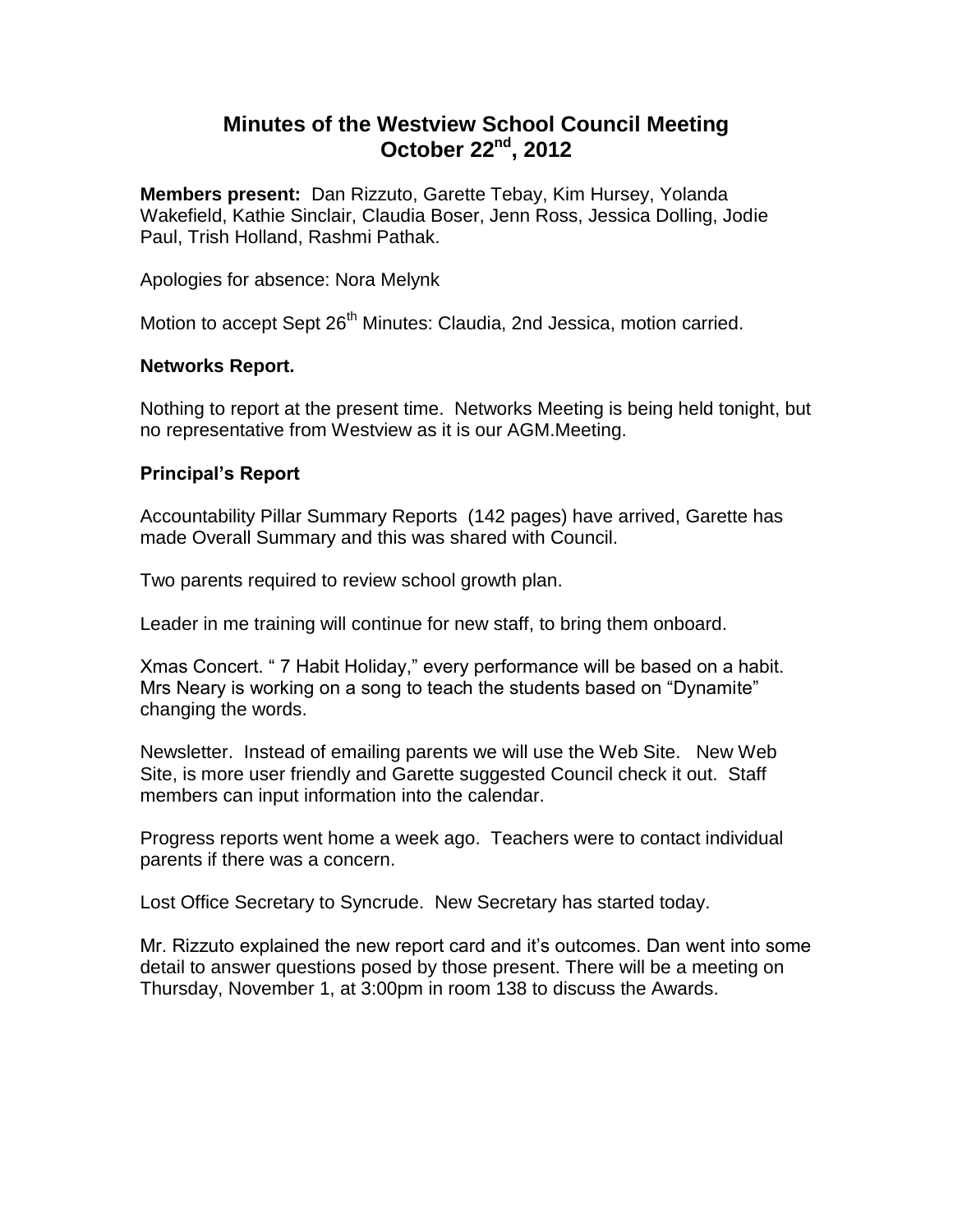#### **New Business.**

No new business.

**Next meeting: Wednesday, November 14th at 7:30pm in the Library.** 

**Meeting adjourned 7:50pm. Motion to adjourn: Kathie, 2nd Kim, motion carried.**

# **Westview School Parent Association Minutes October 22nd, 2012**

**Members present:** Dan Rizzuto, Garette Tebay, Kim Hursey, Yolanda Wakefield, Kathie Sinclair, Claudia Boser, Jenn Ross, Jessica Dolling, Jodie Paul, Trish Holland, Rashmi Pathak.

Apologies for absence: Nora Melynk

Motion to accept Sept  $26<sup>th</sup>$  Minutes: Jenn, Kathie  $2<sup>nd</sup>$ , motion carried.

## **Treasurer's Report: Jessica Dolling.**

Playground: \$16,003.50 Casino: \$27,503.09 Reg: \$28,578.30

Books have been audited, everything is fine and all the documentation has been sent.

## **Requests for funding**

Lani Wakefield requests funds for a Snack Exchange, November 1 and 2<sup>nd</sup>, \$150. Motion: Kim, 2<sup>nd</sup> Jodie, motion carried.

## **New Business**

## **Playground**

Wood Buffalo leadership ,"Let Them Be Kids" whose sole mandate is to work with communities to build playgrounds are looking for a project in Fort McMurray. We are working on an application, a student group is going to be involved in starting the application.

## **Fundraisers**